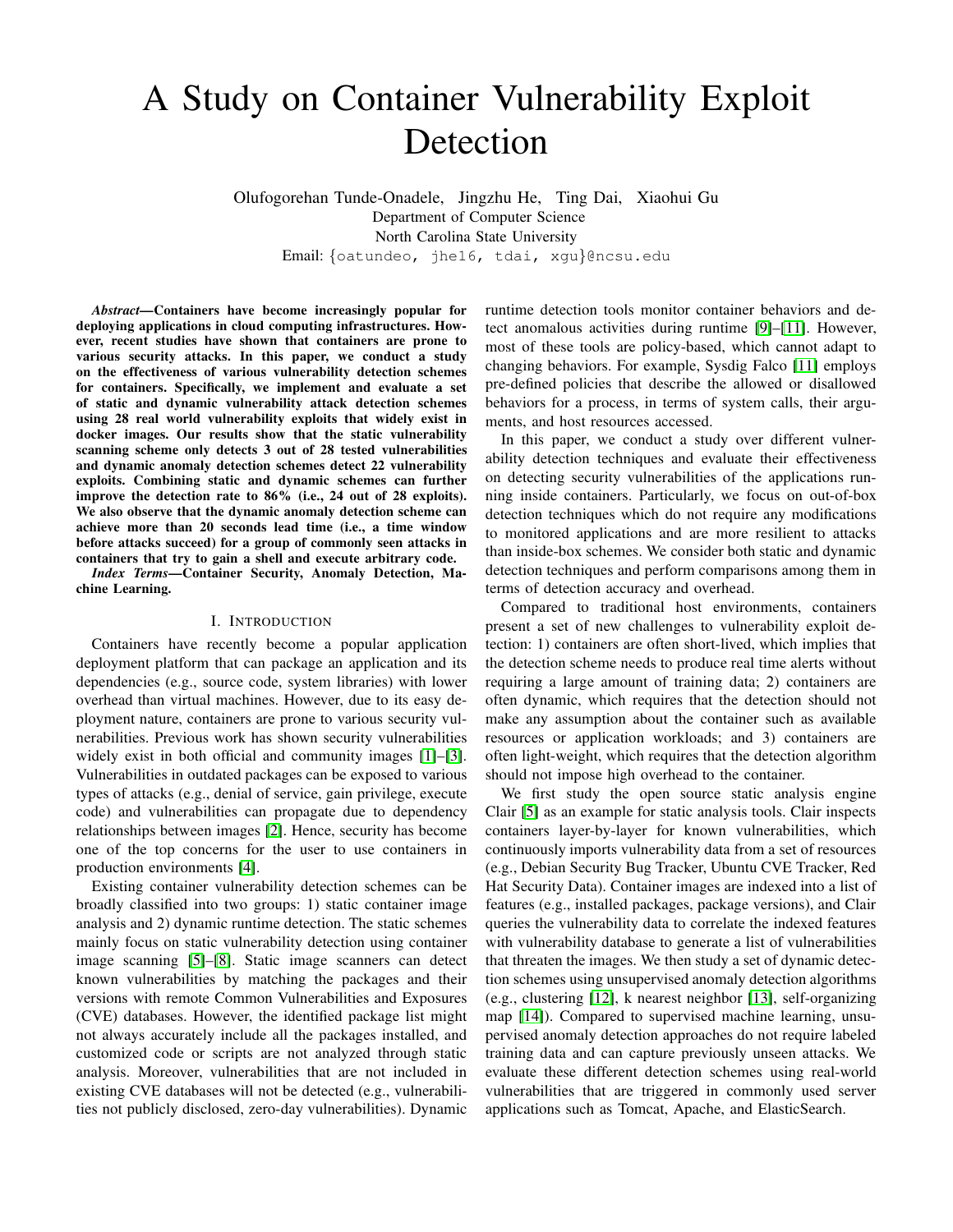Specifically, this paper makes the following contributions:

- We reproduce 28 commonly seen real world security vulnerabilities discovered in Docker Hub images and conduct a comparative study over both static and dynamic vulnerability detection schemes using those security vulnerabilities.
- We collect the detection accuracy of CoreOS Clair, an open source static Docker image vulnerability detection tool. Our results show that Clair can only detect 3 out of the 28 vulnerabilities.
- We implement a system call collection and feature extraction system and apply a set of widely used unsupervised anomaly detection schemes (i.e., k nearest neighbors, k-means clustering, k-nearest neighbors combined with principal component analysis for dimension reduction, self-organizing map) to catch triggered attacks online.

Our results show that it is promising to use dynamic anomaly detection schemes to catch vulnerability exploits in containers: self-organizing map based anomaly detection can catch 22 out of 28 tested vulnerability exploits while incurring a low false positive rate (1.7% on average). Moreover, the dynamic anomaly detection scheme can achieve more than 20 seconds lead time (e.g., a time window before attacks succeed) for a group of attacks that try to gain a shell and execute arbitrary code. We also find that it is beneficial to combine static and dynamic vulnerability detection schemes, which can further improve the detection coverage to catch 24 exploits.

The rest of the paper is organized as follows. §[II](#page-1-0) presents our empirical study methodology. §[III](#page-3-0) describes the experimental results. §[IV](#page-4-0) compares our work with related work. Finally, the paper concludes in §[V.](#page-5-11)

#### II. METHODOLOGY

<span id="page-1-0"></span>In this section, we describe our study methodology. We first introduce the real-world vulnerabilities studied. We then describe the set of static and dynamic vulnerability detection schemes considered.

#### *A. Real-World Vulnerabilities*

Table [I](#page-1-1) shows the 28 real-world vulnerabilities collected in 24 different applications from the commonly used vulnerability repository, i.e., Exploit Database [\[15\]](#page-5-12). We categorize all the 28 vulnerabilities into six groups based on their threat impact: 1) return a shell and execute arbitrary code, 2) execute arbitrary code, 3) disclose credential information, 4) consume excessive CPU, 5) make applications crash, and 6) perform escalation of privilege. These categories are among the top vulnerability types discovered in Docker Hub [\[2\]](#page-5-2). Most of these vulnerabilities are reported within the past three years and marked with "High" or "Critical" severity rankings, denoted by CVSS scores <sup>[1](#page-1-2)</sup>. Our application set also exhibits a wide coverage, ranging from back-end database systems to

<span id="page-1-1"></span>TABLE I: List of Explored Real-world Vulnerabilities.

| <b>Threat</b><br>Impact    | <b>CVE ID</b>  | <b>CVSS</b><br><b>Score</b> | <b>Application</b> | <b>Exploitation</b><br><b>Tool</b> |  |
|----------------------------|----------------|-----------------------------|--------------------|------------------------------------|--|
|                            | CVE-2015-8103  | 7.5                         | <b>IBoss</b>       | <b>Jex Boss</b>                    |  |
|                            | CVE-2017-7494  | 10.0                        | Samba              | Metasploit                         |  |
|                            | CVE-2016-10033 | 7.5                         | PhpMailer          | Metasploit                         |  |
|                            | CVE-2015-2208  | 7.5                         | phpMoAdmin         | Metasploit                         |  |
|                            | CVE-2016-9920  | 6.0                         | Webmail            | PoC                                |  |
|                            | CVE-2015-1427  | 7.5                         | Elasticsearch      | Metasploit                         |  |
| Return a shell             | CVE-2014-3120  | 6.8                         | Elasticsearch      | Metasploit                         |  |
| and execute                | CVE-2012-1823  | 7.5                         | <b>PHP</b>         | Metasploit                         |  |
| arbitrary code             | CVE-2017-11610 | 9.0                         | Supervisor         | Metasploit                         |  |
|                            | CVE-2017-8291  | 6.8                         | Ghostscript        | PoC                                |  |
|                            | CVE-2015-3306  | 10.0                        | ProFTPd            | Metasploit                         |  |
|                            | CVE-2017-12615 | 6.8                         | Apache<br>Tomcat   | PoC                                |  |
|                            | CVE-2016-3088  | 7.5                         | Activemq           | Metasploit                         |  |
|                            | CVE-2017-12149 | 7.5                         | <b>JBoss</b>       | PoC                                |  |
|                            | CVE-2015-8562  | 7.5                         | Joomla             | Metasploit                         |  |
| Execute                    | CVE-2014-6271  | 10.0                        | <b>Bash</b>        | Metasploit                         |  |
| arbitrary                  | CVE-2017-5638  | 10.0                        | <b>Struts</b>      | PoC                                |  |
| code                       | CVE-2017-12794 | 4.3                         | Django             | PoC                                |  |
|                            | CVE-2016-3714  | 10.0                        | ImageMagick        | Metasploit                         |  |
| <b>Disclose</b>            | CVE-2017-7529  | 5.0                         | Nginx              | PoC                                |  |
| credential                 | CVE-2015-5531  | 5.0                         | Elasticsearch      | Metasploit                         |  |
| information                | CVE-2014-0160  | 5.0                         | OpenSSL            | Metasploit                         |  |
|                            | CVE-2017-8917  | 7.5                         | Joomla             | sqlmap                             |  |
| Consume                    | CVE-2016-6515  | 7.8                         | OpenSSH            | PoC                                |  |
| excessive<br><b>CPU</b>    | CVE-2014-0050  | 7.5                         | Apache<br>Tomcat   | PoC                                |  |
| Crash the                  | CVE-2016-7434  | 5.0                         | <b>NTP</b>         | PoC                                |  |
| application                | CVE-2015-5477  | 7.8                         | <b>BIND</b>        | Metasploit                         |  |
| Escalation<br>of privilege | CVE-2017-12635 | 10.0                        | Couchdb            | <b>Burp Suite</b>                  |  |

PoC: Proof of Concept code.

front-end web servers to represent different server applications running inside containers.

We exploit the vulnerabilities by either executing the Proof of Concept (PoC) code or using penetration tools (i.e., Metasploit [\[16\]](#page-6-0), JexBoss [\[17\]](#page-6-1), sqlmap [\[18\]](#page-6-2), and Burp Suite [\[19\]](#page-6-3)). To emulate dynamic applications in real world, we employ commonly used workload generator tools (e.g., Burp Suite [\[19\]](#page-6-3), JMeter [\[20\]](#page-6-4)) to send requests to victim containers.

For web server applications such as Apache Tomcat, Django and Nginx, we request pages from web servers with JMeter's HTTP sampler. This sampler enables the selection of the appropriate HTTP traffic type (e.g., GET, POST, etc.) for an application. Web requests are also sent to Joomla and Couchdb front ends to induce database operations (e.g., create, update and delete documents). For FTP servers such as ProFTPd, files are downloaded from and uploaded to the FTP server using the FTP sampler. The date requests are sent to the OpenSSH application via the JMeter plugin (i.e., SSH command). The Domain Name Server (DNS) and Network Time Protocol (NTP) requests are sent to the BIND and NTP applications via the JMeter plugin (i.e., UDP request). The smbclient is used with JMeter's OS process sampler to produce Server Message Block (SMB) network traffic for the Samba application. As for the Elasticsearch, we send search requests via Burp Suite.

<span id="page-1-2"></span><sup>&</sup>lt;sup>1</sup>Common Vulnerability Scoring System (CVSS) scores are provided by National Vulnerability Database. The higher the score, the higher the severity (i.e., "None": 0.0; "Low": 0.1-3.9; "Medium": 4.0-6.9; "High": 7.0-8.9; "Critical": 9.0-10.0).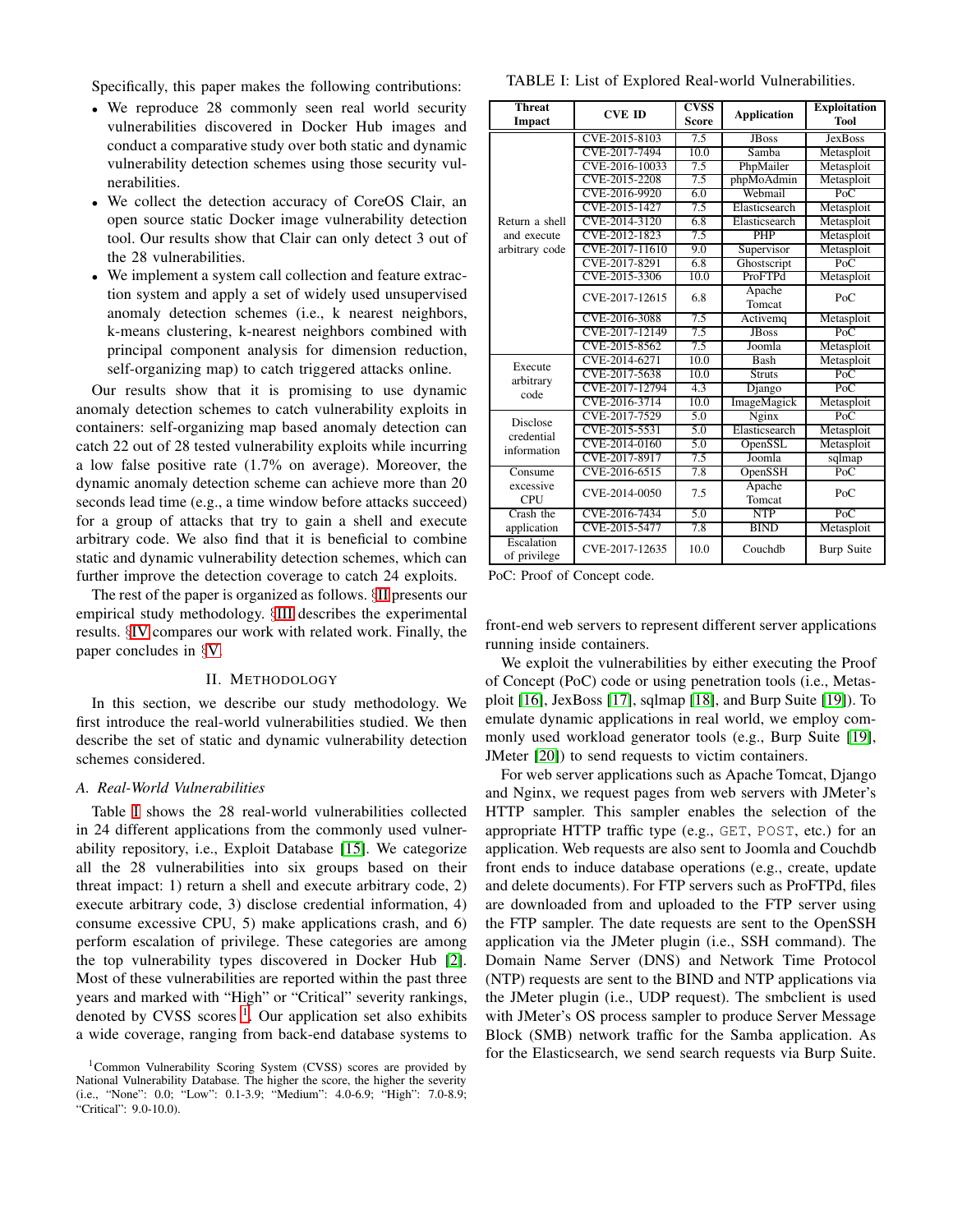## *B. Static Vulnerability Detection Scheme*

We use Clair, a widely used open source tool for static analysis of vulnerabilities in docker containers as an example of static vulnerability detection schemes. Clair works by scanning docker images and matching detected packages and their versions with a remote CVE database. Vulhub [\[21\]](#page-6-5) provides Dockerfiles for users to build vulnerable images. A Dockerfile is a script that contains all the commands that execute in succession to build container images. Dockerfiles in Vulhub use two different ways to install vulnerable applications, i.e., through the source code and by a package manager such as apt-get install or dpkg install to install a deb file. Vulnerable container images created from local Dockerfiles can be tagged and pushed to the Quay.io registry. Vulnerability scanning is automatically performed by Quay.io, and it takes about several minutes to produce the results. For each image pushed to the Quay.io registry, Clair scans the images and reports the total number of detected CVEs along with the distribution of the CVEs according to the severity rankings. For each reported CVE entry, Clair also lists a set of related information, e.g, the available CVSS score, package name, package version, and the suggestion of fixed versions of the vulnerable package. In addition, Clair also gives a hint of the specific layer where CVEs are introduced into images.

## *C. Dynamic Exploit Detection Approaches*

Dynamic runtime detection schemes need to address two key issues: 1) what monitoring data to collect and how to extract proper features from the monitoring data? and 2) what algorithms to use for detecting vulnerability exploits?

**Data Collection and Feature Extraction.** The behaviors of running containers can manifest in different system metrics (e.g., CPU utilization, memory usage, and network traffic) or system calls. Although system metrics can be collected with low cost, they are heavily affected by dynamic application workloads, which makes them too noisy to be used as reliable data sources for container exploit detection. System calls are the interfaces though which applications access the services of the operating system. We observe that changes in the behaviors of containers from attempted attacks often manifest as variation in system call frequencies. For example, attempted attacks targeted at containers may introduce system calls which rarely appear during the applications' normal executions.

Our container system call logs are collected with a lightweight open source tracing tool called Sysdig [\[22\]](#page-6-6). Sysdig supports container monitoring with transparent instrumentation, without the agent inside each container, which enables real-time analysis of container activities.

We extract proper features from the raw system call trace within equal sampling intervals. We explored both system call frequency and system call execution time features, which are called system call frequency vectors and system call time vectors, respectively. We formulate a frequency/time vector as  $V(t) = [x_1, x_2, ..., x_n]$ , where  $x_i$  represents the frequency or the execution time of each type of system call in a given sample interval. Table [II](#page-2-0) gives an example

<span id="page-2-0"></span>TABLE II: An example of frequency vectors from a processed system call list.

| System call<br>Timestamp | write | read | futex | epoll_wait |
|--------------------------|-------|------|-------|------------|
| 1516544689186            |       |      | 50    |            |
| 1516544689286            |       |      |       |            |
| 1516544689386            |       |      |       |            |

of the extracted frequency vectors from a processed system call list. The first line represents the number of appearances that sys\_write, sys\_read, sys\_futex and sys\_epoll\_wait calls make in the time interval  $[t, t+100)$ milliseconds where  $t = 1516544689186$ .

After extracting proper features, we need to decide what algorithms we should use to detect vulnerability exploits. As mentioned in the introduction, container vulnerability detection needs to meet a set of new challenges. First, the detection algorithm cannot assume a large amount of training data because containers are often short-lived. Second, the detection algorithm cannot assume prior knowledge about either the application behavior or the attack behavior since containers are highly dynamic. Third, the detection algorithm needs to be able to provide real time detection with low overhead. To address these unique challenges of container vulnerability detection, we chose a set of light-weight unsupervised anomaly detection schemes to evaluate.

**K Nearest Neighbors (k-NN):** The k-nearest neighbors algorithm (k-NN) is used to perform outlier detection. Anomalies are those samples whose average distance to its nearest neighbors fall into the top  $p$  percentile. There is a trade-off between true positive rate and false positive rate when we adjust the  $k$  and  $p$  values. If we lower  $p$ , more samples will be identified as anomalous, which might increase both true positive rate and false positive rate. The value of optimal  $k$ requires more sophisticated tuning algorithms. For container vulnerability exploit detection, it is impractical to tune the parameters on-the-fly so they can be empirically decided beforehand. In our experiments, we set  $k$  to be five and  $p$ to be 10%.

**PCA + k-NN:** One of the key challenges to achieve high accuracy in the k-NN algorithm lies in the presence of noise in the feature data (hundreds of different types of system calls). We choose Principal Component Analysis (PCA) as our dimension reduction strategy because PCA is fast and incurs low computation cost. In our experiments, we found that the magnitude of the top dimension is larger than that of the fifth dimension by four orders of magnitudes so we set the number of target dimensions to be five.

**K-means:** K-means is a traditional clustering method and easy to implement. K denotes the number of clusters of feature vectors. We consider clusters with a small number of samples, based on a cluster size threshold, as anomalous. Similar to k-NN, we can only empirically set the value of  $k$  to perform container vulnerability exploit detection.

**Self-Organizing Map:** Self-organizing map (SOM) [\[14\]](#page-5-10) is a special kind of artificial neural network (ANN) which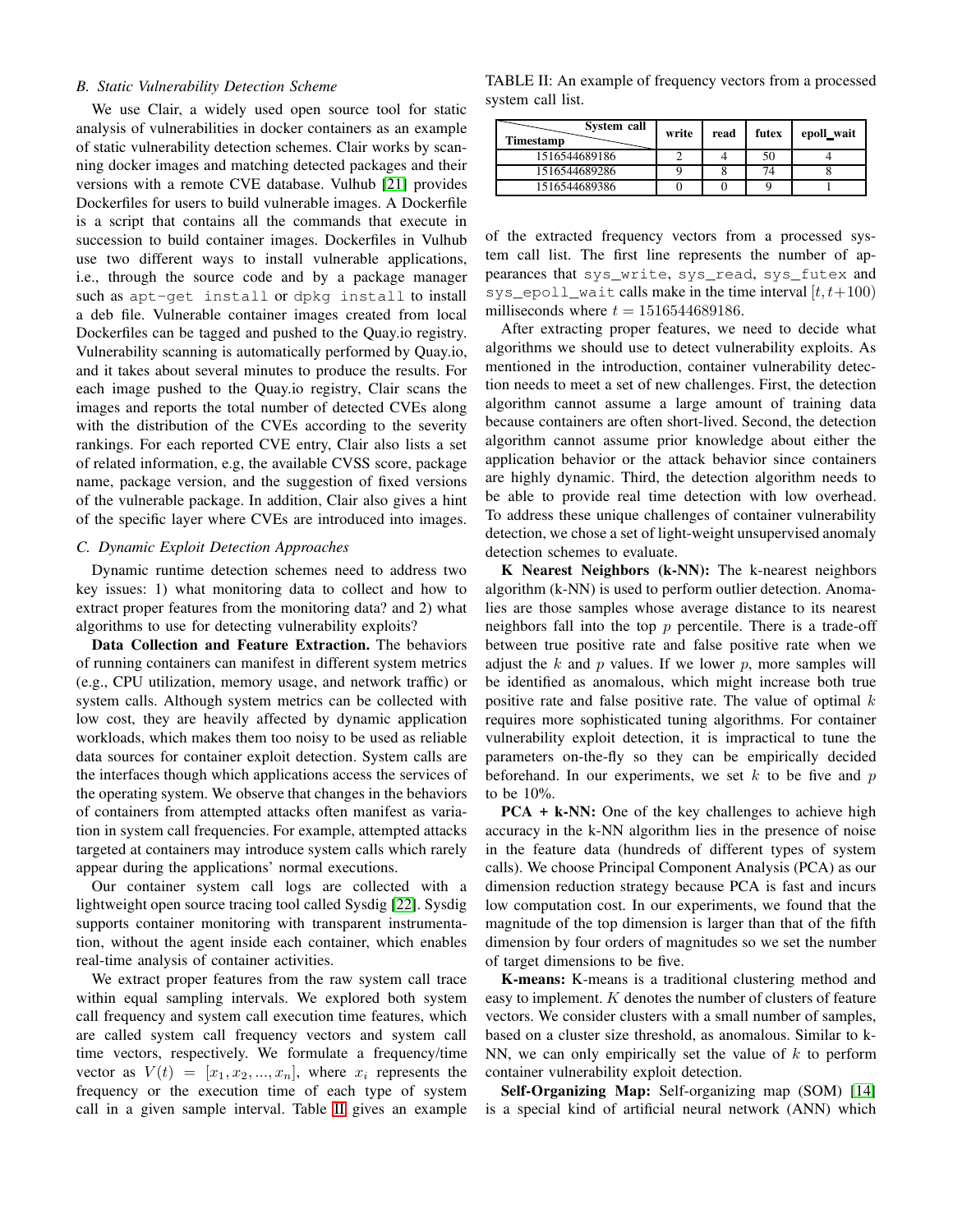is able to reduce data dimensions and highlight similarities among data without imposing excessive learning overhead. The SOM algorithm preserves the relative distance between high dimensional data points so that points that are nearby in the input data are mapped to nearby neurons in the SOM.

We conduct training of the SOM network using the algorithm outlined by UBL [\[23\]](#page-6-7). A mapped neuron with a large neighborhood area value is far away from others and considered abnormal. The threshold is determined by a certain percentile value  $p$  of neighborhood area size. Intuitively, a low  $p$  value will make the detection more sensitive and raise more alerts.

## III. EXPERIMENTAL EVALUATION

<span id="page-3-0"></span>In this section, we first describe our evaluation setup and then present our evaluation results in detail.

## *A. Experiment Setup*

We set up victim containers in a virtual machine using Docker v17.05.0 in order to eliminate the interference brought by other activities in the host. The virtual machine is equipped with 2 GB memory and 40 GB disk, running 64 bit Ubuntu v16.04. Each victim container runs a vulnerable application associated with a specific CVE. The static vulnerability scanning is achieved by Clair v2.0.0. The syscall trace is collected using Sysdig v0.19.1.

To evaluate the effectiveness of each detection approach (e.g., real-time) and to restore the container practical usage scenarios (i.e. short-liveness), we collect system calls produced by the victim containers in a short period of time. Specifically, for each vulnerability, we first launch the victim container and start the vulnerable application. We then send workloads from the VM and start the Sysdig tracing module. Sysdig collects the system call traces for about six minutes, including the system calls produced by the application under normal workload and during the attack (i.e, from when the attack is triggered to when the attack succeeds). We then extract the time vectors and frequency vectors from the raw system call traces in samples of 100 milliseconds. We run different dynamic detection algorithms over those feature vectors.

## *B. Detection Results*

We compare different vulnerability detection schemes using four metrics: 1) detection coverage: whether each approach can detect the vulnerabilities? 2) false positive rate: how accurate each approach can achieve for the detection? and 3) lead time: how quickly each approach can detect the attacks and thus prevent compromise in time?

*1) Detection Coverage:* Table [III](#page-4-1) shows the detection coverage of different anomaly detection approaches. Overall, dynamic approaches achieve better detection coverage than the static approach. Specifically, SOM approaches achieve the highest detection coverage on average, followed by the Kmeans clustering approach. The k-NN and k-NN combined with PCA approaches achieve the lowest detection coverage among all dynamic approaches. The static approach (i.e.,

Clair) can only detect three out of 28 CVEs with the average detection coverage of 10.71%. The static approach can be utilized with a dynamic method to achieve the strengths of both techniques. Accordingly, the highest detection coverage results from combining the static and SOM frequency approaches. This pair can detect 24 out of 28 vulnerability cases, giving a detection coverage of 85.71%.

Clair achieves low detection coverage due to the lack of container image features (e.g., installed packages, package versions), or the incomplete remote vulnerability database. For example, Clair fails to detect the CVE-2017-7494 in the vulnerable docker image because vulnerable packages are installed using source code. Without using package managers to install vulnerable packages, e.g., apt-get install, Clair cannot extract the image features, thus it fails to detect the vulnerabilities by correlating the indexed features with remote vulnerability database. Another example is the CVE-2016-6515. Clair fails to detect this vulnerability due to the incomplete remote vulnerability database. In fact, Clair has extracted the container image feature (i.e. OpenSSH v1:7.2p2-4ubuntu2.1), but reports an incomplete list of vulnerabilities that threaten this image, e.g., CVE-2016-10009, CVE-2016-10012, CVE-2016-10010, CVE-2016-10011, CVE-2017-15906, and CVE-2016-8858.

The k-NN approach can only detect 32.14% vulnerabilities. It detects 7 out of 15 vulnerabilities that return a shell and execute arbitrary code and both the vulnerabilities that crash the applications, but fails to detect other types of vulnerabilities.

The k-NN combined with PCA approach achieves a slightly better detection coverage than the pure k-NN approach. It detects six out of 15 vulnerabilities that return a shell and execute arbitrary code, and another four vulnerabilities in different categories.

The K-means approach achieves 67.86% detection coverage by detecting 11 out of 15 vulnerabilities that return a shell and execute arbitrary code, 3 out of 4 vulnerabilities that execute arbitrary code, 3 out of 4 credential information disclosure vulnerabilities, two excessive CPU consumption vulnerabilities but it fails to detect any vulnerabilities which could crash the application or cause escalation of privilege.

The SOM approach over system call time vectors (SOM time) achieves the average detection coverage of 75% while the SOM approach over system call frequency vectors (SOM frequency) achieves the average detection coverage of 79%. In particular, they both can detect most or all of the vulnerabilities which would return an interactive shell and enable attackers to execute arbitrary code inside containers. One insight behind this is that system calls generated during the process of exploitation and the arbitrary code execution are distinct from those generated during applications' normal running process. For example, CVE-2014-3120 allows attackers to exploit a remote command execution (RCE) vulnerability in a vulnerable version of ElasticSearch (e.g., v1.1.1). We observed that certain system calls appear more frequently when the vulnerability is exploited (e.g., sys\_lseek, sys\_mprotect). We also found that specific system calls only appear after the attack is triggered (e.g., sys\_getuid).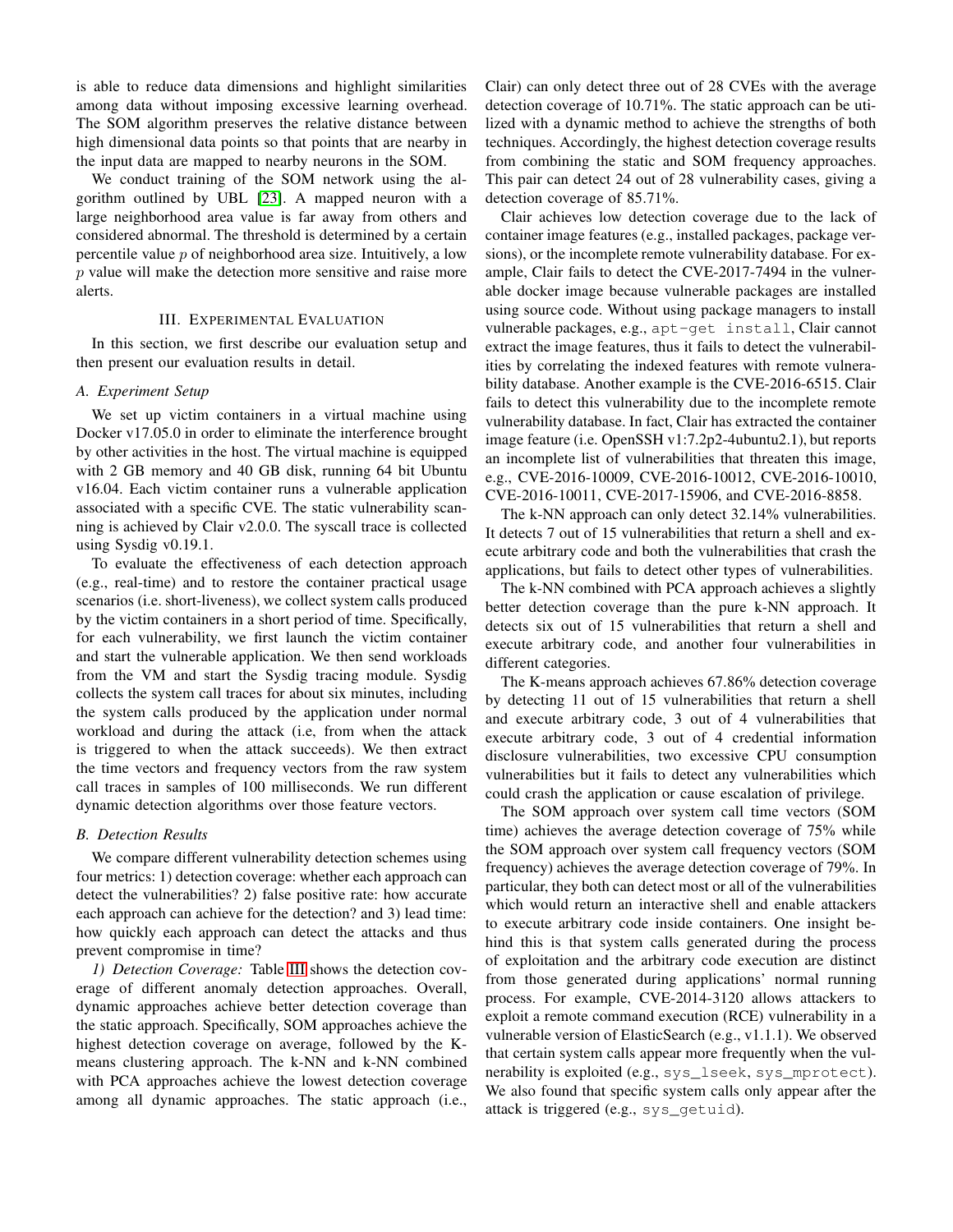<span id="page-4-1"></span>

| <b>Threat</b>              | <b>CVE ID</b>          | <b>CVSS</b>  | Clair           | $k$ -NN                  | $\overline{PCA + k NN}$ |                 | <b>K-means</b> |                 | <b>SOM</b> time |                 | <b>SOM</b> freq |                          |            |
|----------------------------|------------------------|--------------|-----------------|--------------------------|-------------------------|-----------------|----------------|-----------------|-----------------|-----------------|-----------------|--------------------------|------------|
| Impact                     |                        | <b>Score</b> | <b>Detected</b> | <b>Detected</b>          | <b>FPR</b>              | <b>Detected</b> | <b>FPR</b>     | <b>Detected</b> | <b>FPR</b>      | <b>Detected</b> | <b>FPR</b>      | <b>Detected</b>          | <b>FPR</b> |
|                            | CVE-2015-8103          | 7.5          | $\bar{x}$       | ✓                        | 9.97%                   | ✓               | 9.97%          | ✓               | 2.98%           | ✓               | 2.47%           | ✓                        | 0.84%      |
|                            | CVE-2017-7494          | 10.0         | Х               | ✓                        | 9.93%                   | ✓               | 9.96%          | ✓               | 4.27%           | J               | 7.48%           | ℐ                        | 1.10%      |
|                            | CVE-2016-10033         | 7.5          | X               | ৴                        | 9.92%                   | x               | 9.95%          | ✓               | 8.78%           | ✓               | 0.17%           | ℐ                        | 0.17%      |
|                            | CVE-2015-2208          | 7.5          | Х               | $\overline{\mathcal{L}}$ | 9.91%                   | ✓               | 9.94%          | Х               | $0.00\%$        | ✓               | 5.26%           | ✓                        | 3.18%      |
|                            | CVE-2016-9920          | 6.0          | Х               | Х                        | 9.97%                   | Х               | 9.97%          | Х               | $0.00\%$        | ✓               | 2.67%           | J                        | 0.48%      |
|                            | CVE-2015-1427          | 7.5          | X               | ✓                        | 9.93%                   | ✓               | 9.93%          | ✓               | 9.14%           | ✓               | 0.45%           | ✓                        | 1.54%      |
| Return a shell             | CVE-2014-3120          | 6.8          | Х               | Х                        | 9.92%                   | J               | 9.72%          | J               | 10.08%          | J               | 1.46%           | J                        | 1.72%      |
| and execute                | CVE-2012-1823          | 7.5          | X               | х                        | 9.92%                   | x               | 9.92%          | ✓               | 2.76%           | ✓               | 1.71%           | ✓                        | 6.50%      |
| arbitrary code             | CVE-2017-11610         | 9.0          | X               | ℐ                        | 9.96%                   | X               | 9.96%          | ✓               | 1.13%           | ✓               | 0.06%           | ✓                        | 1.58%      |
|                            | CVE-2017-8291          | 6.8          | Х               | х                        | 9.94%                   | Х               | 9.94%          | J               | 4.90%           | χ               | 0.14%           | ✓                        | 1.41%      |
|                            | CVE-2015-3306          | 10.0         | X               | х                        | 9.96%                   | х               | 9.96%          | ✓               | 2.56%           | ✓               | 8.32%           | ℐ                        | 0.95%      |
|                            | CVE-2017-12615         | 6.8          | X               | ৴                        | 9.92%                   | х               | 9.95%          | х               | $0.00\%$        | ✓               | 1.93%           | ℐ                        | 1.96%      |
|                            | CVE-2016-3088          | 7.5          | Х               | Х                        | 9.92%                   | ✓               | 9.72%          | ✓               | 4.30%           | J               | 0.63%           | ℐ                        | $3.04\%$   |
|                            | CVE-2017-12149         | 7.5          | Х               | Х                        | 9.96%                   | Х               | 9.96%          | ✓               | 3.36%           | ✓               | 0.83%           | ℐ                        | 1.72%      |
|                            | CVE-2015-8562          | 7.5          | X               | х                        | 9.82%                   | X               | 9.82%          | X               | 35.27%          | Х               | 0.27%           | ✓                        | 5.28%      |
| Execute                    | CVE-2014-6271          | 10.0         | J               | Х                        | 9.97%                   | Х               | 9.97%          | x               | 1.60%           | Х               | 4.64%           | $\overline{\mathcal{L}}$ | 0.42%      |
| arbitrary                  | CVE-2017-5638          | 10.0         | X               | х                        | 9.95%                   | ℐ               | 9.65%          | ✓               | 4.09%           | ✓               | 0.84%           | ℐ                        | 3.17%      |
| code                       | CVE-2017-12794         | 4.3          | Х               | х                        | 9.95%                   | Х               | 9.95%          | ✓               | 8.90%           | Х               | $0.55\%$        | Х                        | 3.10%      |
|                            | CVE-2016-3714          | 10.0         | х               | х                        | 9.97%                   | Х               | 9.97%          | ✓               | 1.06%           | ✓               | 0.36%           | ✓                        | 0.26%      |
| Disclose                   | CVE-2017-7529          | 5.0          | x               | x                        | 9.78%                   | Х               | 9.78%          | ✓               | 10.40%          | Х               | 1.25%           | Х                        | 0.08%      |
| credential                 | CVE-2015-5531          | 5.0          | Х               | Х                        | 9.95%                   | X               | 9.95%          | J               | 5.78%           | J               | 0.72%           | ℐ                        | 1.22%      |
| information                | CVE-2014-0160          | 5.0          | ✓               | х                        | 9.95%                   | х               | 9.95%          | ✓               | 5.21%           | ✓               | 0.38%           | х                        | 0.96%      |
|                            | CVE-2017-8917          | 7.5          | х               | Х                        | 9.92%                   | ℐ               | 9.50%          | х               | 0.25%           | Х               | 0.08%           | Х                        | 0.13%      |
| Comsum                     | CVE-2016-6515          | 7.8          | х               | х                        | 9.97%                   | х               | 9.97%          | ✓               | $1.02\%$        | ✓               | 6.73%           | ℐ                        | 3.65%      |
| excessive CPU              | CVE-2014-0050          | 7.5          | X               | Х                        | 9.92%                   | ✓               | 9.72%          | ✓               | $6.30\%$        | ✓               | 2.01%           | ✓                        | 1.97%      |
| Crash the                  | CVE-2016-7434          | 5.0          | x               | ৴                        | 9.72%                   | ✓               | 9.72%          | x               | 36.57%          | Х               | 0.49%           | х                        | $0.00\%$   |
| application                | CVE-2015-5477          | 7.8          | ✓               | ৴                        | 9.91%                   | X               | 9.94%          | x               | 10.22%          | J               | 0.74%           | X                        | 0.31%      |
| Escalation<br>of privilege | CVE-2017-12635         | 10.0         | х               | Х                        | 9.79%                   | x               | 9.79%          | х               | 33.88%          | ✓               | 3.66%           | ✓                        | 1.26%      |
|                            | <b>Average Results</b> |              | 10.71%          | 32.14%                   | 9.92%                   | 35.71%          | 9.88%          | 67.86%          | 7.67%           | 75.00%          | 1.88%           | 78.57%                   | 1.71%      |

TABLE III: Detection Result of Clair and Anomaly Detection Approaches.

The K-means, SOM time and SOM frequency approaches achieve 100% detection coverage for the vulnerabilities which can cause performance issues (e.g., consume excessive CPU usage). For example, in CVE-2016-6515, the auth\_password() function in OpenSSH before version 7.3 does not limit password lengths for password authentication, which allows remote attackers to launch a DoS attack via a long string, causing infinite loops. Another example is CVE-2014-0050, where attackers send a crafted content-type header to a vulnerable version of Apache Tomcat (e.g., v7.0-v7.0.50 and v8.0-v8.0.1), causing the loop index to be always less than or equal to the upper bound, hanging Tomcat endlessly.

*2) False Positive Rate:* Table [III](#page-4-1) also shows the false positive rate of different anomaly detection approaches. Overall, the SOM approaches achieve the lowest false positive rate (1.7% for SOM frequency and 1.9% for SOM time). followed by the K-means clustering approach (7.67%). However, Kmeans approach has the largest FPR range from 0% to 36.57%. The k-NN and k-NN combined with PCA approaches incur the highest false positive rate (9.92% FPR and 9.88% FPR, respectively). However, these two approaches have the smallest FPR range from 9.5% to 9.97%.

We omit the false positive rate result of Clair in our evaluation because Clair can report hundreds or thousands of CVEs for each victim container. It is extremely timeconsuming to validate all of its detection results manually. It is also wrong to label all the CVEs identified by Clair but not included in our benchmark in Table [I](#page-1-1) as false positives.

*3) Lead Time:* Table [IV](#page-5-13) shows the lead time achieved by different dynamic approaches for the CVEs with the thread impact of returning a shell to the attackers for executing arbitrary code. In those type of CVEs, the attackers require time-consuming operations to exploit the vulnerability such as traversing the vulnerable container to find the path of a specific writable folder (CVE-2017-7494), or creating a backdoor file in the root folder of container-side (CVE-2016-10033).

Overall, the SOM approaches achieve the largest detection lead time (28.7 seconds for SOM frequency and 25.8 seconds for SOM time). However, the other approaches' detection lead time is very low. Specifically, the k-NN combined with PCA approach achieves the average lead time of 1 second. The k-NN approach achieves the average lead time of 0.57 second. The worst case is the K-means approach which achieves a lead time of 0.36 second.

The results show that the SOM approaches are more practical than the other machine learning methods for real-time vulnerability detection. This time window is helpful because effective emergency measures can be taken by administrators to prevent the containers from being totally compromised.

We do not conduct lead time analysis for other CVE impact types such as crash of the application, because these attacks can finish immediately after the exploitation.

### IV. RELATED WORK

<span id="page-4-0"></span>**Intrusion Detection using Machine Learning.** Previous work has utilized supervised machine learning methods in intrusion detection [\[24\]](#page-6-8)–[\[27\]](#page-6-9). Others avoid the need for "labeled" training data with unsupervised learning [\[23\]](#page-6-7), [\[28\]](#page-6-10)–[\[32\]](#page-6-11). UBL [\[23\]](#page-6-7) introduces an unsupervised anomaly prediction system for computing clouds using metrics such as CPU usage. Moreover,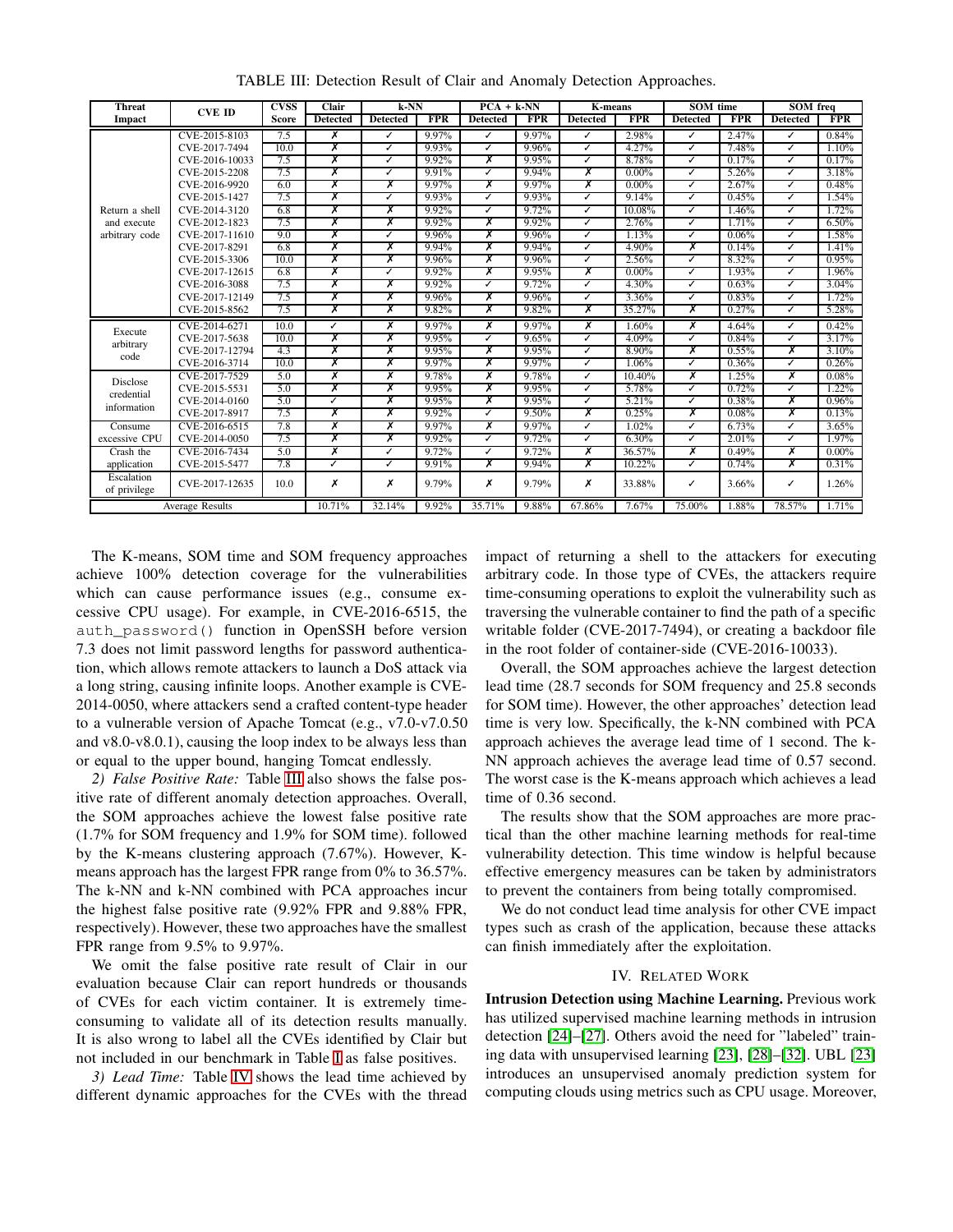| <b>Threat Impact</b>                            | <b>CVE ID</b>  | <b>CVSS</b><br>Score | k-NN<br>(seconds)        | $PCA + k-NN$<br>(seconds) | K-means<br>(seconds) | SOM time<br>(seconds) | <b>SOM</b> freq<br>(seconds) |
|-------------------------------------------------|----------------|----------------------|--------------------------|---------------------------|----------------------|-----------------------|------------------------------|
|                                                 | CVE-2015-8103  | 7.5                  | $\Omega$                 | $\Omega$                  |                      |                       | 28                           |
|                                                 | CVE-2017-7494  | 10.0                 | $\Omega$                 |                           |                      | 28                    | 35                           |
|                                                 | CVE-2016-10033 | 7.5                  | $\Omega$                 |                           | $\Omega$             | 67                    | 124                          |
|                                                 | CVE-2015-2208  | 7                    | $\Omega$                 |                           | ۰                    |                       |                              |
|                                                 | CVE-2016-9920  | 6.0                  | $\overline{\phantom{a}}$ | ۰                         | ٠                    | 121                   | 118                          |
| Return a shell<br>and execute<br>arbitrary code | CVE-2015-1427  | 7.5                  | $\overline{4}$           | $\overline{4}$            | $\Omega$             | $\overline{c}$        |                              |
|                                                 | CVE-2014-3120  | 6.8                  | $\overline{\phantom{a}}$ | $\Omega$                  |                      |                       | 8                            |
|                                                 | CVE-2012-1823  | 7.5                  | ٠                        | ۰                         | $\Omega$             | 44                    | 45                           |
|                                                 | CVE-2017-11610 | 9.0                  | $\Omega$                 | ٠                         | $\Omega$             |                       |                              |
|                                                 | CVE-2017-8291  | 9.0                  | ٠                        | ۰                         | $\Omega$             | ۰                     |                              |
|                                                 | CVE-2015-3306  | 10.0                 | $\overline{\phantom{a}}$ | ۰                         |                      |                       |                              |
|                                                 | CVE-2017-12615 | 6.8                  | $\Omega$                 |                           |                      | 12                    | 5                            |
|                                                 | CVE-2016-3088  | 7.5                  | $\overline{\phantom{a}}$ | $\Omega$                  | $\overline{0}$       | 42                    | 48                           |
|                                                 | CVE-2017-12149 | 7.5                  | ٠                        |                           | $\Omega$             | 8                     | 8                            |
|                                                 | CVE-2015-8562  | 7.5                  | $\overline{\phantom{a}}$ |                           | ٠                    | ٠                     |                              |
| Average Lead Time                               |                |                      | 0.57                     | 1.00                      | 0.36                 | 25.77                 | 28.73                        |

<span id="page-5-13"></span>TABLE IV: The Lead Time of Anomaly Detection Approaches for CVEs that Return a Shell and Execute Arbitrary Code. "-": the approach does not detect the vulnerability.

deep learning techniques have been applied in intrusion detection in recent years [\[33\]](#page-6-12), [\[34\]](#page-6-13). In comparison, our work focuses on studying real time container exploit detection schemes using light-weight unsupervised anomaly detection schemes. **Intrusion Detection using Static and Dynamic Analysis.** Work has been done to statically analyze the application source code and identify malicious code blocks and unwanted information flows [\[35\]](#page-6-14)–[\[38\]](#page-6-15). Previous work also dynamically monitor application runtime behavior to detect exploitation [\[39\]](#page-6-16)– [\[42\]](#page-6-17). Sysdig Falco [\[11\]](#page-5-7) is a rule-based checking tool. It detects vulnerabilities by a set of (27 in current release) pre-defined heuristics for each process. However, rule-based systems, specific to certain types of vulnerabilities, face challenges in detecting previously unknown vulnerabilities.

**Intrusion Detection using System Calls.** Numerous intrusion detection systems rely on system call information to understand malicious behaviors [\[24\]](#page-6-8), [\[43\]](#page-6-18)–[\[45\]](#page-6-19). The above approaches often require a large amount of training data and may incur high resource cost. In contrast, our study focuses on exploring practical unsupervised machine learning algorithms for detecting vulnerabilities in dynamic and shortlived containers.

## V. CONCLUSION

<span id="page-5-11"></span>Emerging container techniques speed up deployments of applications and ease the distribution and delivery of software, but securing containers still has a long way to go toward maturity. In this paper, we conduct a study to evaluate the effectiveness of different static and dynamic vulnerability exploit detection schemes for container hosted applications. Our initial experiments using 28 real world vulnerabilities discovered in 24 commonly used server applications show that static vulnerability scanning of container images alone is insufficient, which only detects 3 out of 28 vulnerabilities. Dynamic anomaly detection schemes using unsupervised machine learning methods can effectively detect 22 vulnerability exploits with low false positive rates. Combining static and dynamic schemes can further increase the detection coverage to 86% (i.e., 24 out of 28 vulnerabilities). Our experiments are still preliminary. In our future work, we plan to extend our vulnerability cases and further improve the detection accuracy by combining and augmenting our vulerability detection schemes.

#### VI. ACKNOWLEDGEMENT

The authors would like to thank the anonymous reviewers for their valuable feedback. This work is supported by the NSA Science of Security Lablet: Impact through Research, Scientific Methods, and Community Development under the contract number H98230-17-D-0080. Any opinions, conclusions or recommendations expressed in this paper are those of the authors and do not necessarily reflect the views of the funding agencies.

#### **REFERENCES**

- <span id="page-5-0"></span>[1] J. Gummaraju, T. Desikan, and Y. Turner, "Over 30% of official images in docker hub contain high priority security vulnerabilities," Technical report, BanyanOps, Tech. Rep., 2015.
- <span id="page-5-2"></span>[2] R. Shu, X. Gu, and W. Enck, "A Study of Security Vulnerabilities on Docker Hub," in *Proceedings of the Seventh ACM on Conference on Data and Application Security and Privacy*. ACM, 2017, pp. 269–280.
- <span id="page-5-1"></span>[3] Docker Image Vulnerability Research, [https://www.federacy.com/](https://www.federacy.com/docker_image_vulnerabilities) docker image [vulnerabilities,](https://www.federacy.com/docker_image_vulnerabilities) 2017.
- <span id="page-5-3"></span>[4] A. Bettini, "Vulnerability exploitation in Docker container environments," [https://www.blackhat.com/docs/eu-15/materials/eu-15-](https://www.blackhat.com/docs/eu-15/materials/eu-15-Bettini-Vulnerability-Exploitation-In-Docker-Container-Environments-wp.pdf) [Bettini-Vulnerability- Exploitation- In-Docker-Container-Environments](https://www.blackhat.com/docs/eu-15/materials/eu-15-Bettini-Vulnerability-Exploitation-In-Docker-Container-Environments-wp.pdf)[wp.pdf,](https://www.blackhat.com/docs/eu-15/materials/eu-15-Bettini-Vulnerability-Exploitation-In-Docker-Container-Environments-wp.pdf) 2015.
- <span id="page-5-4"></span>[5] Clair, [https://github.com/coreos/clair,](https://github.com/coreos/clair) 2017.
- [6] Dockscan, [https://github.com/kost/dockscan,](https://github.com/kost/dockscan) 2018.
- <span id="page-5-5"></span>[7] Banyan Collector, [https://github.com/banyanops/collector,](https://github.com/banyanops/collector) 2018.
- [8] OpenSCAP Container Compliance, [https://github.com/OpenSCAP/](https://github.com/OpenSCAP/container-compliance) [container-compliance,](https://github.com/OpenSCAP/container-compliance) 2016.
- <span id="page-5-6"></span>[9] The Road to Twistlock 2.0: Runtime Radar for Runtime Defense, [https://](https://www.twistlock.com/2017/04/11/road-twistlock-2-0-runtime-radar/) [www.twistlock.com/2017/04/11/road-twistlock- 2-0-runtime- radar/.](https://www.twistlock.com/2017/04/11/road-twistlock-2-0-runtime-radar/)
- <span id="page-5-7"></span>[10] NeuVector, [https://neuvector.com/,](https://neuvector.com/) 2018.
- <span id="page-5-8"></span>[11] Sysdig Falco, [https://www.sysdig.org/falco/,](https://www.sysdig.org/falco/) 2018.
- [12] T. Kanungo, D. M. Mount, N. S. Netanyahu, C. D. Piatko, R. Silverman, and A. Y. Wu, "An efficient k-means clustering algorithm: Analysis and implementation," *IEEE Transactions on Pattern Analysis & Machine Intelligence*, no. 7, pp. 881–892, 2002.
- <span id="page-5-9"></span>[13] N. S. Altman, "An introduction to kernel and nearest-neighbor nonparametric regression," *The American Statistician*, vol. 46, no. 3, pp. 175–185, 1992.
- <span id="page-5-10"></span>[14] T. Kohonen, "The self-organizing map," *Neurocomputing*, vol. 21, no. 1-3, pp. 1–6, 1998.
- <span id="page-5-12"></span>[15] Offensive Security's Exploit Database Archive, [https://www.exploit- db.](https://www.exploit-db.com/) [com/,](https://www.exploit-db.com/) 2018.